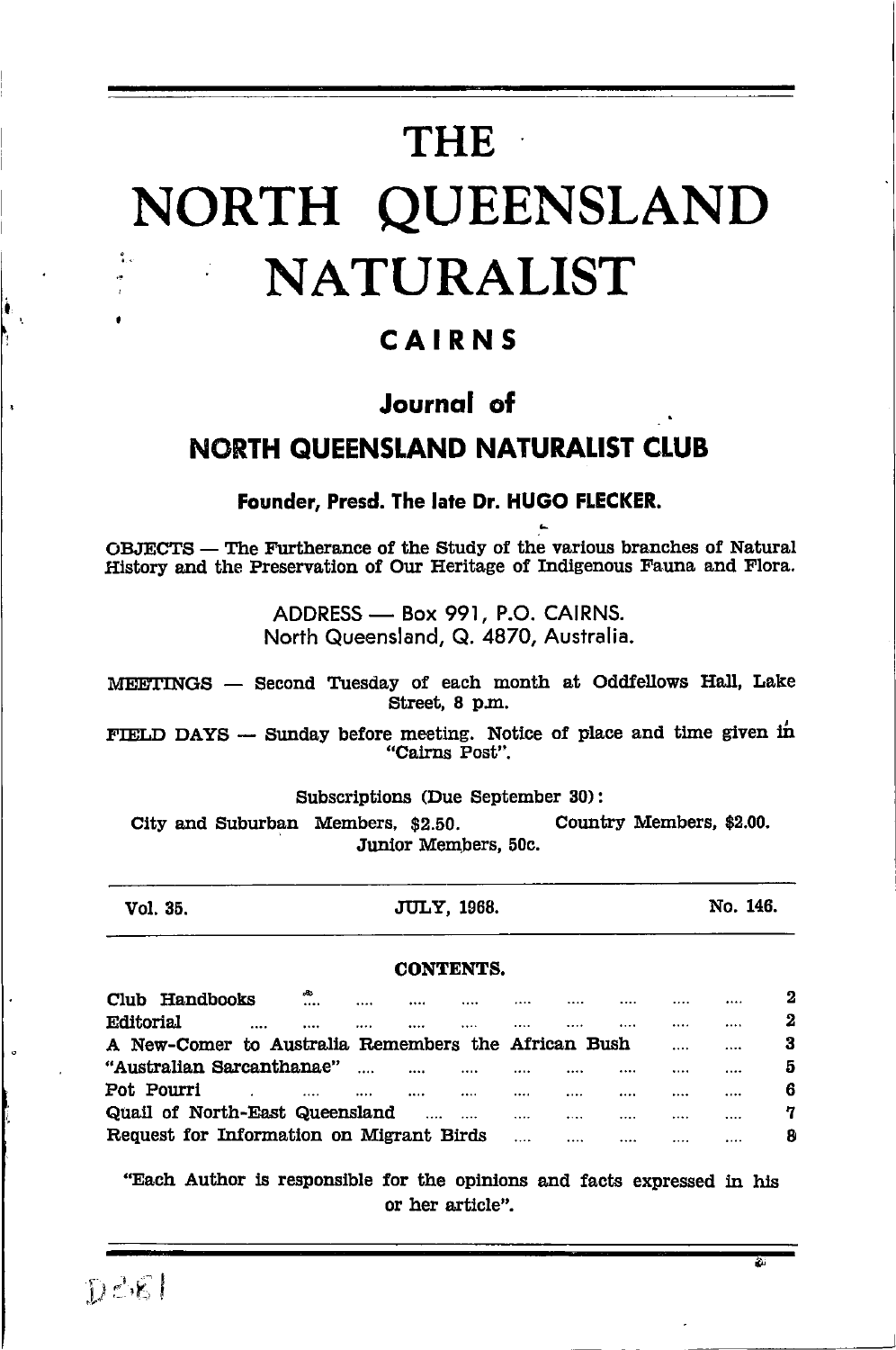L

Club Officers — September 30, 1968 to September 30, 1969. President: A. J. CASSELS, Esq.

Hon. Secretary: Mrs. M. L. CASSELS. Hon. Treasurer: Mr. G. AYRES. Editor: Miss J. MORRIS.

## CLUB HANDBOOKS.

| Check List of North Queensland Orchids     |  |          |          |   |          | 75с        |  |  |  |  |
|--------------------------------------------|--|----------|----------|---|----------|------------|--|--|--|--|
| Check List of North Queensland Ferns       |  |          |          |   |          | 10c        |  |  |  |  |
| Edible Plants in North Queensland<br>      |  |          |          |   | $\cdots$ | <b>20c</b> |  |  |  |  |
| List of Birds Occuring in North Queensland |  | $\cdots$ | $\cdots$ |   |          | 20c        |  |  |  |  |
| Marketable Fish of the Cairns Sea<br>      |  |          | .        |   |          | 10c        |  |  |  |  |
| Check List of Australian Dryopidae<br>     |  |          | 1.1.1    | . |          | 5с         |  |  |  |  |
| (Plus Postage).                            |  |          |          |   |          |            |  |  |  |  |

## EDITORIAL.

News of Club activities in recent months includes some interesting discussions at meetings, a showing of excellent films by courtesy of C.S.I.R.O. and others, enjoyable and rewarding Field Days to Double Island, Mourilyan Harbour and Fitzroy Island in particular. A good attendance of visitors as well as members on occasions has been very pleasing. Some few members have collected specimens of frogs (Cophixalus) and of Helichrysum flowers in response to requests from Universities of Queensland and of Berlin. Fresh material has been added to the Flecker Herbarium by Dr. Brass. At the Cairns Show, a display of fine photographs of "wild" life was provided by Mr. and Mrs. Hinton under the title, "Yours to Protect".

Regarding protection, we note with concern that routine statements issued by the Fauna Officer of the Department of Primary Industries to local Press, declaring an open season on certain species of duck, etc., fail to add that this does not apply within sanctuaries and that a large area of North Queensland — from Cape Tribulation south to Mission Beach and west to Queensland — from Cape Tribulation south to Mission Beach and west to<br>Mt. Garnet — is such a sanctuary. Surely the existence of sanctuaries should  $M$ r. Garnet — is such a sanctuary. Surface clear in every such statement.

Do please remember that contributions for this Journal are always welcome.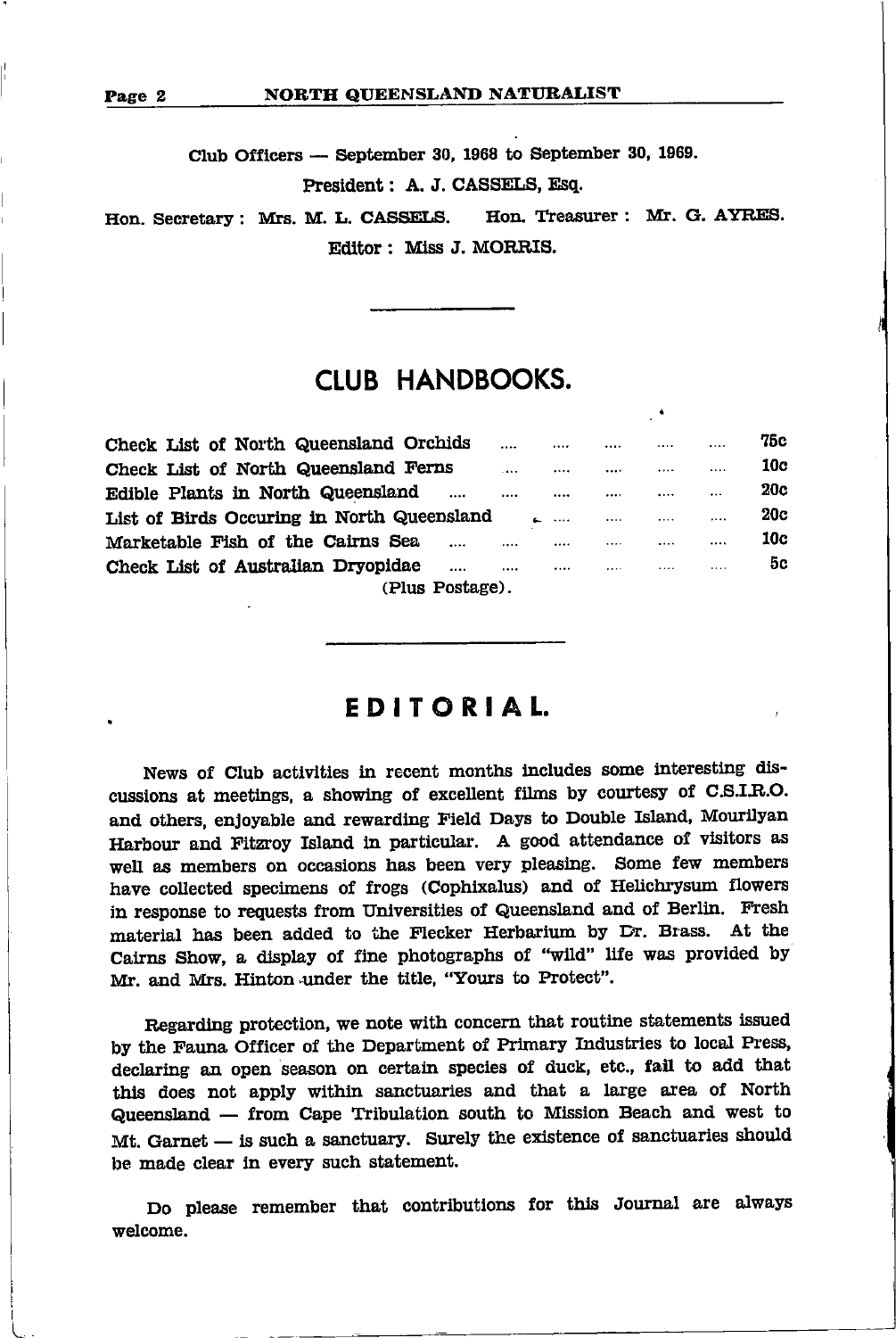## A NEW-COMER TO AUSTRALIA REMEMBERS THE **AFRICAN BUSH.**

To an amateur naturalist who lived for eleven years in Central Africa, it was very interesting to arrive in North Queensland and to look at the new environment with an experienced eye. Zambia and North Queensland are situated about the same distance south of the equator and so their general conditions of temperature, seasons, amount of sunlight etc are the same. Both places are part of old, worn-down continents and the soils found in both are the result of millions of years of erosion of ancient rocks. Howeve bia is situated right in the middle of a great land-mass and has no coast-line or coastal-plain. Average altitude is 3,000 ft. above sea-level, and so it is only in the deep river valleys that hot, humid conditions like those round Cairns

Because it is so far from the coast, rainfall is relatively low, 30 - 40 ins. per year compared with Cairns' 80 ins., but conditions are very like those found on the west side of the Atherton Tableland. The original indigenous flora and fauna of the two localities is distinct, presumably as a result of independent evolution over a very long period.

Among African countries Zambia is lucky in not being over-populated. Compared with countries like Uganda and Malawi, Zambia still has plenty of land for her people, but they do exert more pressure on the land than do the aborigines here, because they are cultivators as well as hunters. Under modern conditions, white men are having much the same effect in both countries, shooting animals, flooding valleys, felling forests and spreading urban development and mining slag-heaps.

Rain-forest such as exists on the coastal ranges here, is found in Zambia only in a few, isolated localities. The most interesting is on the lips of the gorges near the Victoria Falls. As the mile-wide Zambezi River tumbles into its narrow, basalt gorge, a great cloud of spray is thrown up, "The Smoke that Thunders" is its Bantu name. The narrow strip of land on which the spray lands is always saturated, and the rain-forest found there contains giant trees, lianas and epiphytic ferns and orchids like those we find in the rain-forest here.

Scattered over the northern part of Zambia towards the Congo border where the rainfall exceeds 40 ins. per year, there are little pockets of residual rain-forest, known as "mushitu", along the beds of streams and around water-falls. As one picks one's way through the dense vegetation growing out of a thick layer of litter, one feels that one is, indeed, penetrating part of a forest literally as old as the hills.

However, the major part of Zambia is covered by dry, open woodland, with savannah in the drier parts to the west where the trees thin out and the vast plains of elephant grass are the homes of herds of antelope and other game. Brachystegia-Isoberlinia woodland is found in many parts of the country ,and in September the red and bronze colours of the new follage make a picture of "autumn tints" at the wrong season. In the valleys of the great rivers, Zambezi, Kafue and Luangwa are found the "mopane woodland" beloved of big game. The dry, scrawny-looking trees have leaves like pairs of wings, and bear succulent pods. When all the grass is dry and flavourless, elephant and buck find the mopane bushes very much to their taste. Among these small trees stand out the giant baobabs with gross, grey trunks and bare branches like up-ended roots. They are related to the bottle-trees of Australia.

Zambia is known as the land of the three rivers, and, of these the Zambezi is the most important, curving round the western and southern borders of the country and forming much of its frontier with Angola and

Page 3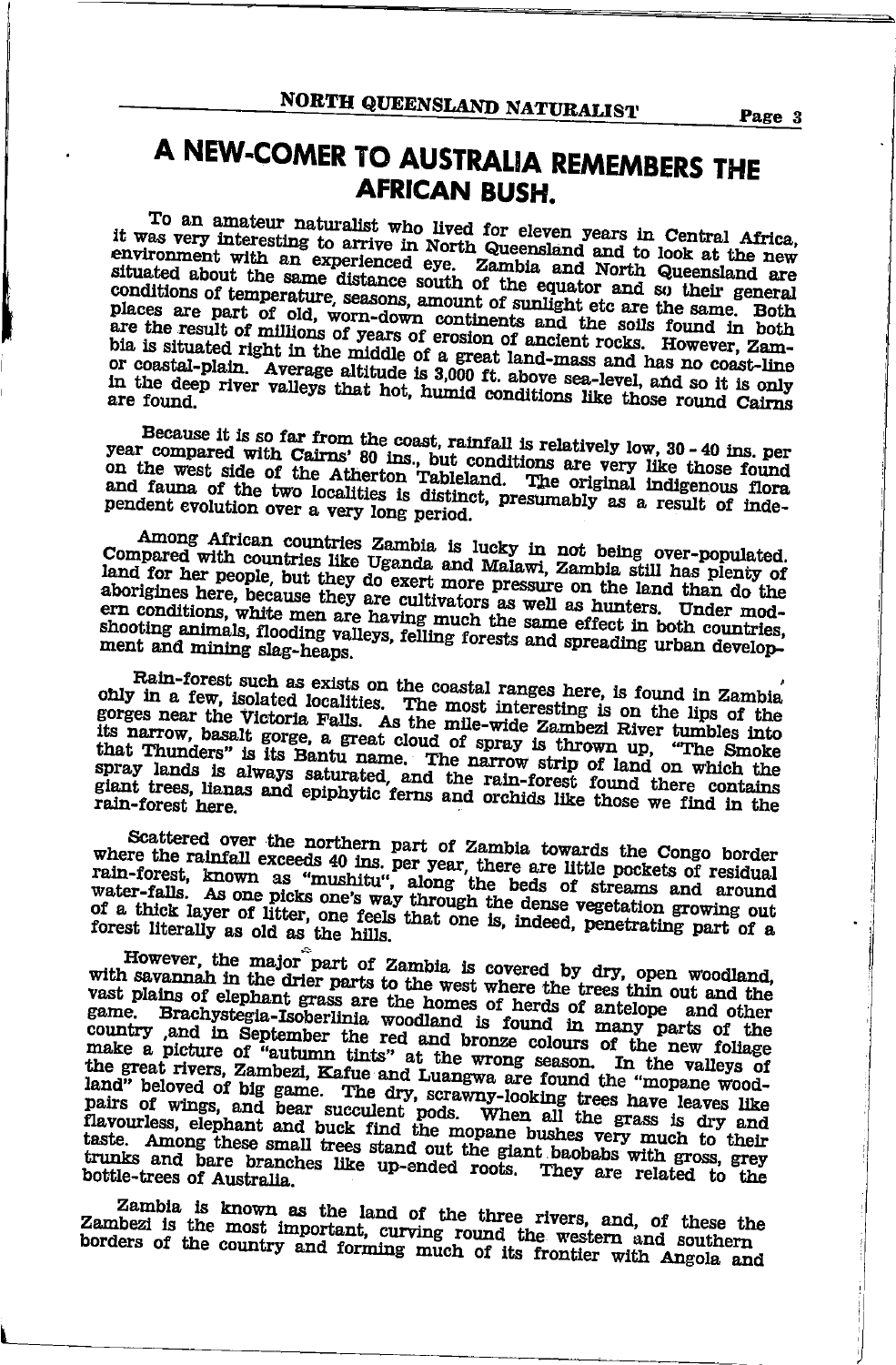#### NORTH QUEENSLAND NATURALIST Page 4

Rhodesia. At one point in its long course, the glant river crosses a vast flood-plain known as Barotseland. Perhaps this tract was once the bed of an ancient lake, and every year from January to May it fills up as the Zambezi purst its banks and forms an inland sea, 30 miles wide and 100 miles long. This mass of water is the home of myriads of wild birds; open-billed storks, which live on snails; ibises; fish-eagles (Zambia's national emblem), many kinds of kingfisher and many others. When I saw the birds on the lagoon at Minimalka Station near Mount Garnet I thought I was back in Barotseland, except, of course, for the unique black swans.

Unfortunately all the small streams and lakes are infected with bilharzia in Zambia if any Africans live near and use them for washing etc. Bilharzia is a small parasitic worm which spends most of its life in the bladder of a human host, but the free-living stage of its complicated life-history swims about in water. This little larva can penetrate unbroken human skin, and a heavy infestation can cause an unpleasant and debilitating disease. To all careful people, therefore paddling or swimming in Zambia's rivers is taboo because of bilharzia if not because of crocodiles. How very much we appreciate the lovely swimming places in Australia's beautiful rivers !

Zambia has natural and artificial lakes, just as North Queensland has. Lake Kariba, formed by the damming of the Zambezi River where it flows through a narrow, rocky and exceedingly hot gorge, is a vast inland sea compared with Lake Tinaroo. It has changed the local weather by evaporation from it huge surface and may even have caused some earth tremors by its weight. In contrast to the irrigation purpose of Lake Tinaroo, Kariba is used for hydro-electric power exclusively. We may be thankful that Tinaroo seems unlikely to become a political bone of contention like Kariba which was made jointly by Zambia and Rhodesia in earlier, friendlier days.

North Queensland is unique in possessing several crater lakes of great beauty and interest. Zambia's natural lakes by contrast, include the riftvalley lake of Lake Tanganyika. Zambia only borders this huge lake in the extreme south. Lake Tanganyika is a miniature sea of which the opposite shore is invisable and the nearby shore has sand-dunes on which break real waves. Elephants walk along the beach, hippos feed in the shallows, and Nile perch and yellow-bellies of great size lurk in the deep water. Sudden squalls can come up which keep native dug-out canoes very close in-shore and send all shipping running swiftly for harbour.

Although Zambia has an incomparably richer fauna of mammals than has North Queensland, I think Australian birds are more colourful, melodious and numerous than Zambian birds. There are no big parrots in Central Africa although I have seen some charming little rosy-cheeked love-birds. In gardens there are many pied wagtails, more boldly pied and much bolder in behaviour than Australia's willy wagtail. In every garden, too, there are hosts of tiny wax-bills, brown-backed and blue-breasted, always feeding under the poinsettias and frangipanis. Mynahs have not yet found their way to Central Africa, but one common bird seen in both countries is the coal-black, forktailed drongo. I cannot describe in detail the spur-winged geese, egrets, kites, eagles and many other beautiful birds, but we all know the comparison between the flightless African ostrich and the Australian emus and cassowaries.

Of all the lovely flowers which I found in the African bush (and some of which I sent to the Herbarium at Kew), I remember vividly the many small ground orchids and gladioli which I collected in the dambos. These dambos are curious low-lying areas in the bush where the ground is often damp, and where trees will not grow. The soil is often pitted with elephants foot-marks, big enough to take the stump of a North Queensland house, and dambos are also favourite places for buck and zebra to graze at dawn and dusk. Here in the gardens of Cairns I watch with affection for the scarlet Haemanthus lilies in November; I saw them in the Victoria Falls rain-forest and many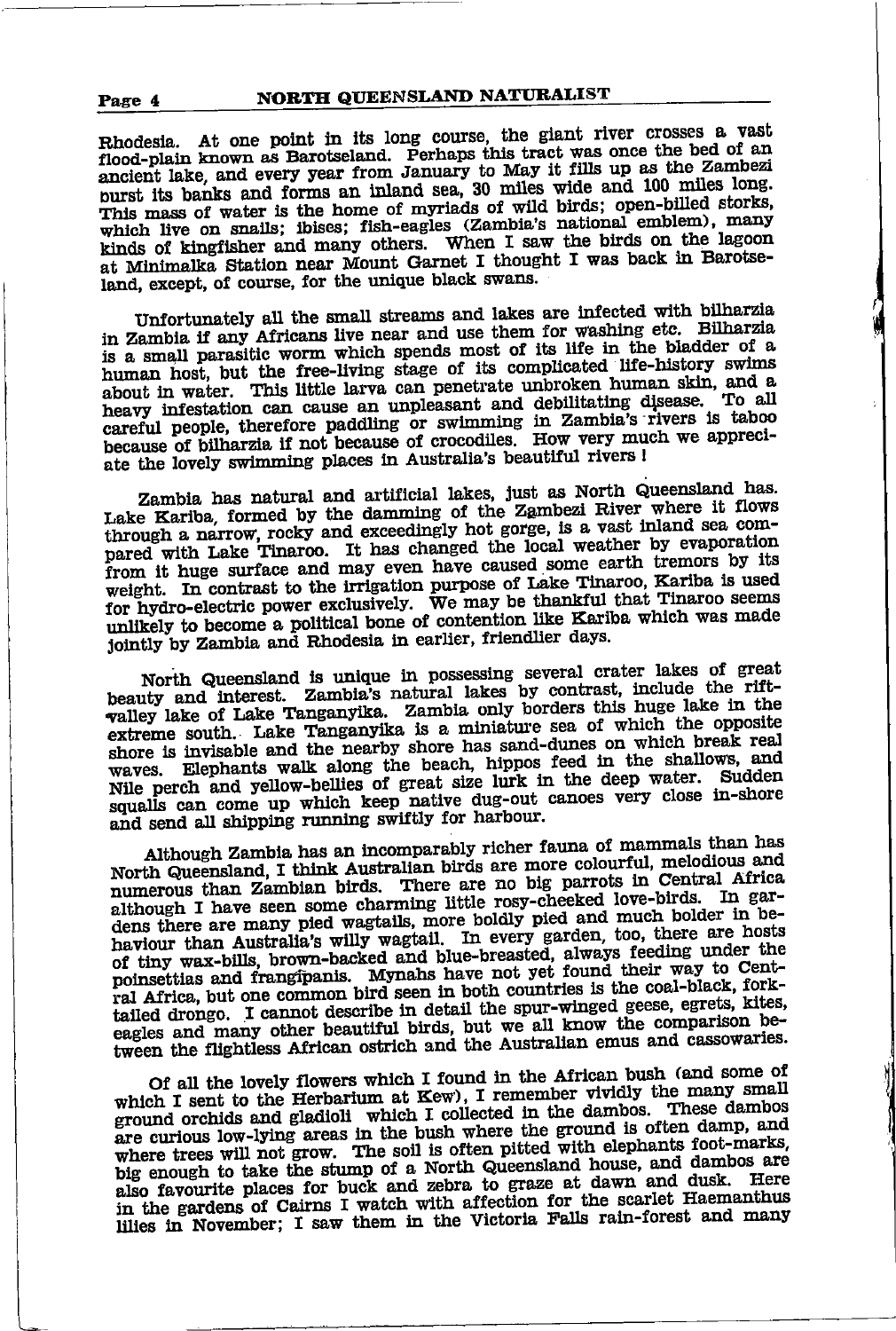times on huge ant-hills in the bush. The climbing flame-lily is my favourite "remembrancer". It grows all over Zambia and was the national flower.

Blue-gums have been introduced into many parts of Zambia for making. straight poles. African trees are very poor pole-producers because they are hacked at by the Bantu and crippled every year by bush fires. The umbrella-<br>tree here seems to me to be unique and characteristic of the small rainforest trees.

If any one particular thing were to be chosen as having an over-whelming attraction for visitors to Zambia, it would be the game. Not only are herds of such animals as roan-antelope and groups of crocodiles seen in the big gameparks, but at any time of the day you may have monkeys come into the trees of your gprden, and any night you may see hyena or even leopard ln the beam of your head-lights. Undoubtedly, the grace and beauty of form and colouring of these animals lends a very special appeal to the African bush, and the remnants of the Australian marsupial fauna in North Queensland are poor in comparison.

An uninformed visitor from a cold country might find many similarities<br>between the natural country-side of Zambia and North Queensland, especially if he visited the Mareeba area. Sparse trees, tall grass and termite hills make very similar pictures, but to the naturalist there are, of course, many lnterestlng dlfferences. As an English naturallst I took eleven years to feel as familiar with the African wild scene as I did with the primroses and robins of my youth, and I know that I shall be as fond of North Queensland nature after a comparable soJoura.

JOAN M. WRIGHT, M.A., B.Sc

Cairns 1968.

"AUSTRALIAN SARCANTHANAE" By A. W. DOCKRILL.

 $\sim$ 

## AN APPRECIATION:

This work is a pure scientific paper. As such it doubtless has received and will continue to receive as it becomes better known, the favourable recognition deserved, from scientists world wide.

To qualify for "popular science", such a work must necessarily have a mass of redundant deviations and embellishments normally necessary to encourage the interest of persons with little intimate knowledge, though not without some fair inclination to that particular field of science. In this paper there are no such extravagances.

It describes a part of that order of the plant kingdom, "Orchidales" which, as the word "Orchids", has aroused in increasing numbers of people over recent centurles, a deslre to extend their knowledge of the plants and their cultivation.

The part selected, the subtribe "Sarcanthanae" includes a number of species widely known horticulturally, as well as others with generally minute flowers, but these even more fascinating in colour and form.

The unusual, if not unique, feature of this work is an illustration to scale. of the plant, its flowers and their parts, of each species described. The descriptions, although in mostly scientific terms, are so lucid that almost every one with any enthusiasm could, by careful comparision with the match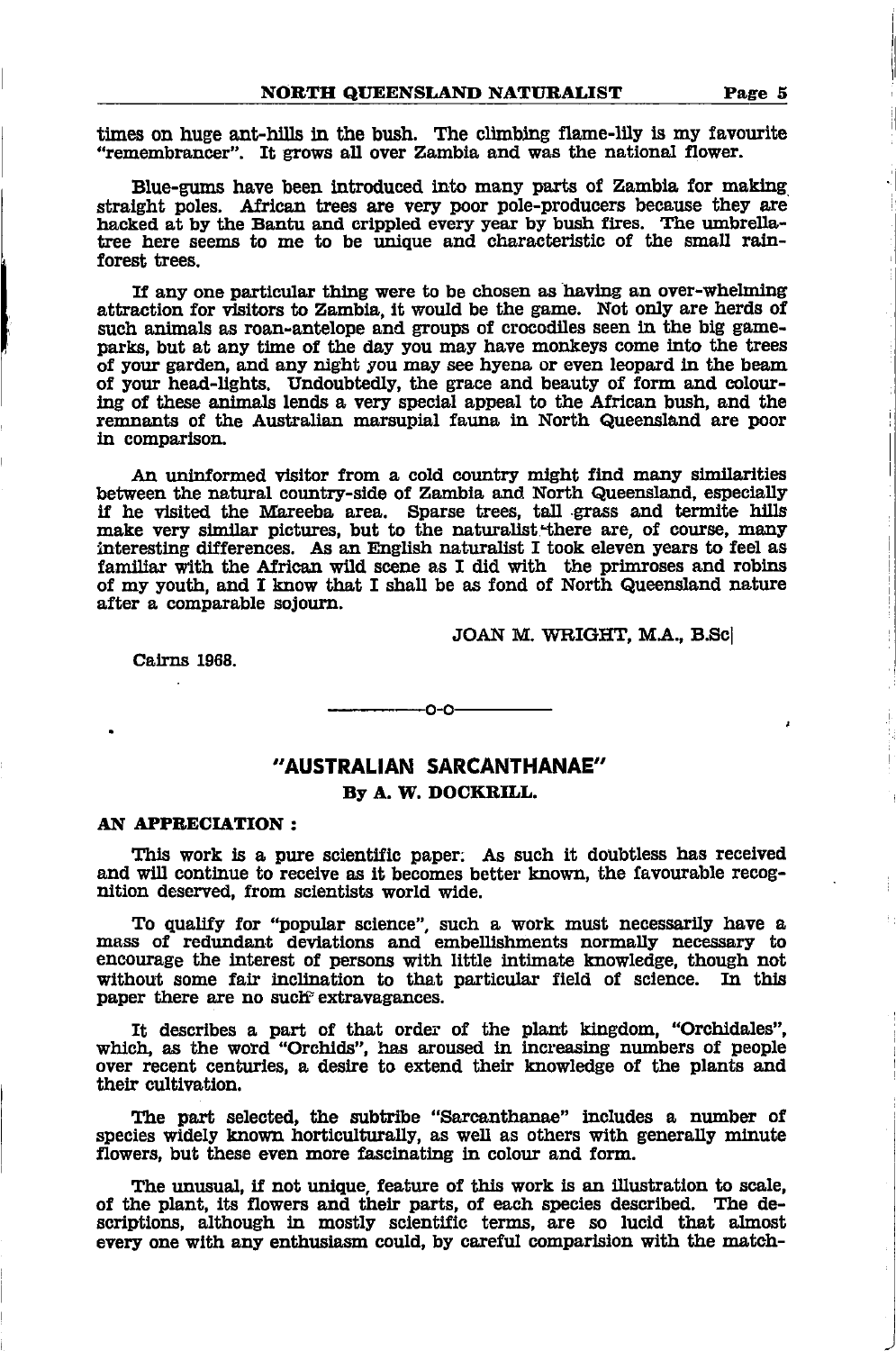ing illustrations, identify most of the species described. Indeed, in some cases, the illustration is sufficient.

No handbook of popular descriptions, even if available, could so expand the chances of the novice and non-scientific amateur and professional, of making an accurate diagnosis of the hitherto obscure names of so fascinating a section of the Orchids.

Thus (Alick Dockrill has achieved that rarity :-

A popular science production without a blemish on its purity.

J. BERRY.

 $-0-0-$ 

## POT POURRI.

## **BIRD CATCHING SPIDERS.**

I have heard many people scoff at the thought that a mere spider could catch something as large as a bird in its web, but I have had two instances when this has happened.

A few years ago whilst taking an American bird watcher out near Edmonton we saw a small bird tangled up in some very strong web. We unravelled the poor little thing to find it was a very juvenile Fantailed warbler (Cisticola exilis). Fortunately the baby was not dead and flew away after a few minutes.

The other occurrence was this year when once more I was taking an American visitor on a Field trip. We were on the road to Mareeba when I saw something hanging from a strand of silk. I stopped the car and went saw sometiming manipulation of the a juvenile Brown honeyeater<br>(Gliciphila indistincta) who was caught by one leg to a strand of silk.<br>Though it fluttered feebly from time to time it was unable to extricate itself. We quickly pulled the web from its leg and released it and like a rocket, its parent flew down from a nearby tree to look after it once more.

M. L. CASSELS.

 $-0-0-0$ 

In late June 1968, I collected three large caterpillars from the mosscovered trunk of a palm on a creek bank near Babinda.

These insects were 38 mm, long and 5 mm, in diameter and their backs and sides were covered with barbed hairs about 16 mm. long.

I placed them in a jar for further observation and they pupated two days after being collected.

The pupal case was naked, as in many moths, but the caterpillars had constructed a roughly elliptical basket around their respective pupae by crossing a large number of the long barbed hairs and binding them together with silk. These baskets were neatly made and the hairs crossed each other at approximately right angles. Roughly in the centre, and parallel to the long axis of the baskets, the pupae were suspended by silk strands and by some of the long hairs which were attached to the pupa by silk.

Scattered irregularly over the pupa's body were a number of short strong spines whose tips ended in blunt hooks or a short spiral. A few of these spines were at the posterior point of the pupal body and it was to these and those on other parts of the body that the suspending silk and hairs were attached.

N. C. COLEMAN.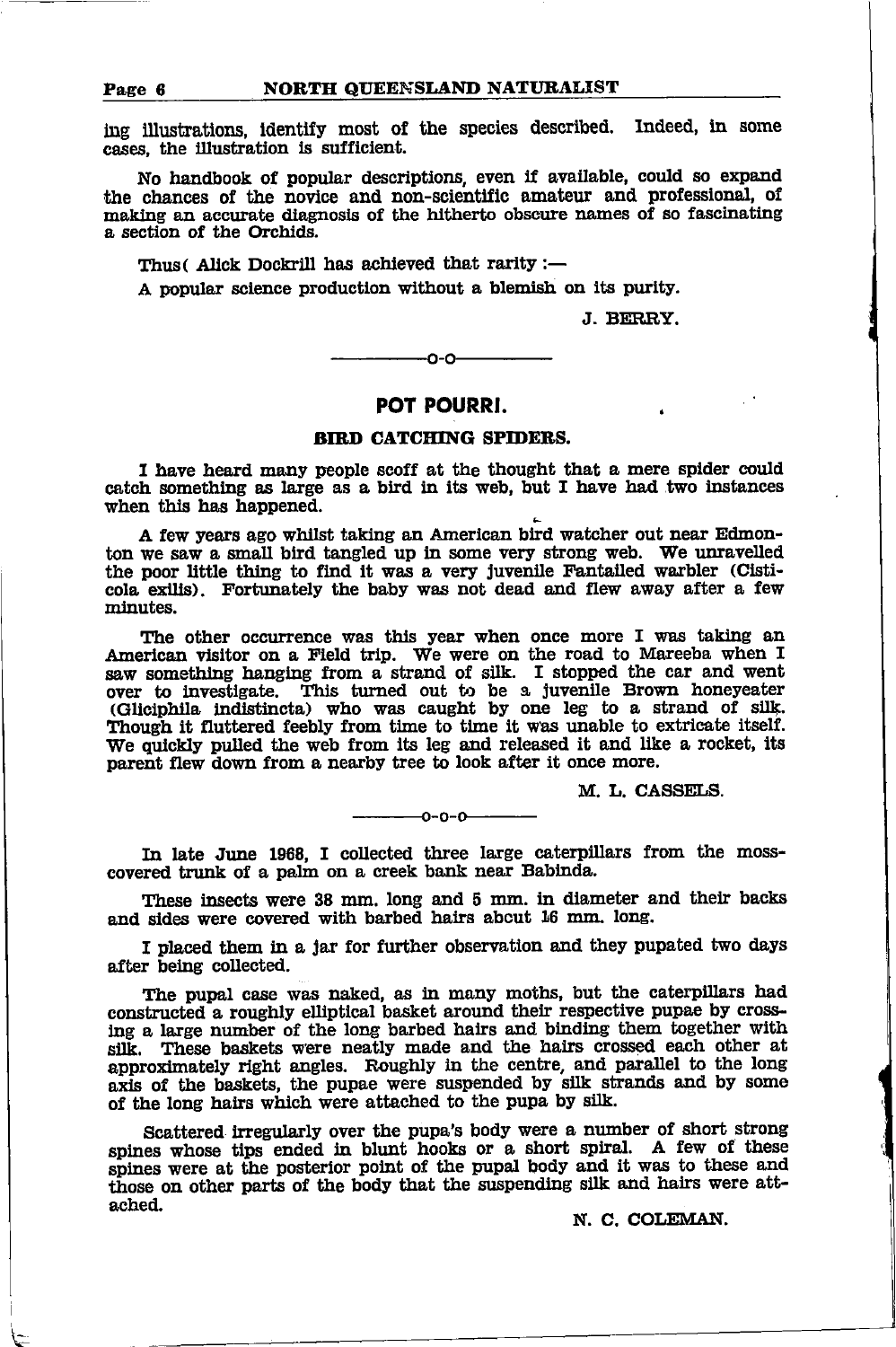## **QUAIL OF NORTH-EAST QUEENSLAND**

The members of the true Quail (Phasianidae) and the Bustard Quail (Turnicidae) families are well represented in north-east Queensland. The Phasianidae comprises three species : Brown Quail Synoicus australis, King Quail Excalfactoria chinensis, Stubble Quail Coturnix pectoralis. The Brown Quail and King Quail could be said to be more or less resident species and the Stubble Quail more of a nomadic species.

The Bustard Quail (Turnicidae) are represented by the Red-backed Quail Turnix maculosa, Painted Quail T. varia, Buff-breasted Quail T. olivii, Blackbreasted Quail T. melanogaster, and Red-chested Quail T. pyrrhothorax. The Red-backed Quail is more of a resident species and the others have some nomadic tendency.

In the true Quail (Phasianidae) the male is usually larger and more brightly coloured than the female, and it is the female who incubates the eggs and rears the family. In the Bustard Quail (Turnicidae) the position is reversed and it is the female who is the dominant member; after laying a clutch of eggs she leaves the smaller and duller coloured male to incubate the eggs and look after the young chicks while she attracts another male. True Quail possess a hind toe which is lacking in the Bustard Quail family.

#### HABITAT.

Quail frequent dense grassy situations, lucerne fields, fodder crops such as wheat, oats and maize and the taller grass lands especially Guinea grass which is abundant on many road margins. In these grassy situations Quail are very adept at concealing themselves, so much so that many experienced observers rarely see these elusive small birds except for a fleeting moment or two if they are accidentally flushed, usually when not expected, which leaves very little opportunity for any detailed study.

#### **FLIGHT**

The Brown Quail has a disconcerting habit of rising with a startling whirr, and usually flies a considerable distance before dropping to cover. Stubble Quail are harder to flush and if in a family covey often fly in all directions, which is an advantage if attacked by predators who then tend to be confused, leaving more time for the birds to gain cover. King Quail are much smaller and usually prefer to lie close and only flush reluctantly and when they do, fly only a short distance to suitable dense cover.

Bustard Quail generally are difficult to flush, prefering to stay concealed in good cover. The Red-backed Quail has a steady flight if flushed, and the wings do not make so much noise as the Brown Quail. The Painted Quail has a steady and wavering flight and besides frequenting farmlands can at times be flushed in open Eucalyptus clearings, especially near the foothills of mountain ranges. The Buff-breasted Quail is a rare species frequenting the savannah lands of central Cape York and has some resemblance to the Chestnut-breasted species of the Northern Territory. T. olivii is named after a collector who was a member of a well-known Cooktown family, and was probably the last species of Australian Quail to be located. The Red-chested Quail is a rare species and some seasons is absent, having nomadic tendency.<br>This handsome species has a habit of standing on tiptoe and looking around before going to cover. Also this species does not often flush, prefering to hide close to the ground and at times can be caught by hand. The Blackbreasted Quail is a very rare species and probably the largest of the Bustard Quail family. This species prefers to reside in a scrubby habitat, especially is it fond of Lantana thickets.

## NEST AND EGG CLUTCH.

The nest is in a depression lined with fine grass and is usually protected by a rank tuft of grass or a small shrub. True Quail (Phasianidae) have from